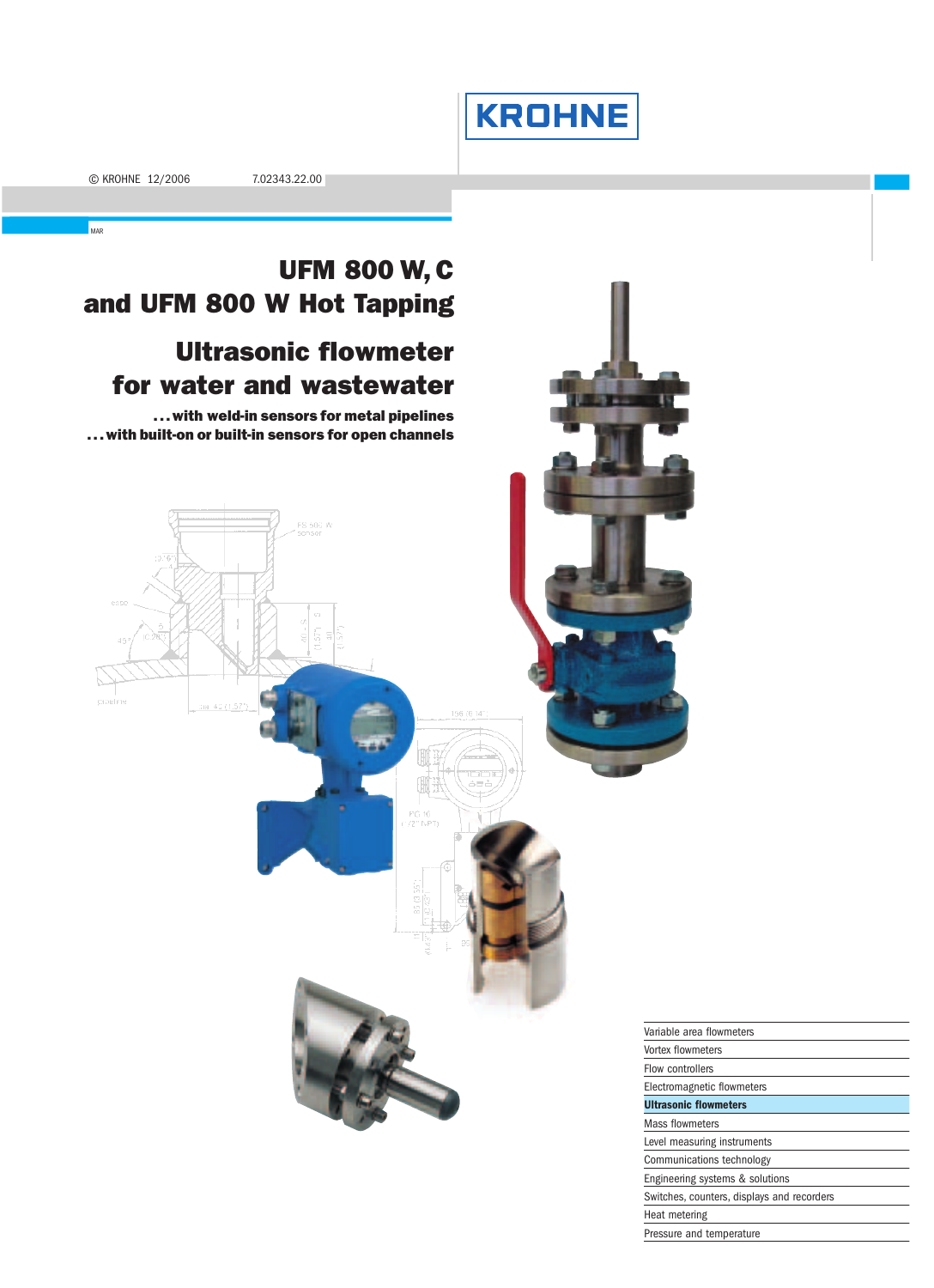

Efficient flow measurement and volume counting of all types of water and wastewater in closed pipelines or in open channels and raceways.

#### **Advantages**

- No constriction of the pipe cross-section
- No additional pressure drop
- Electrical conductivity, pressure, density, etc. have no effect on measurements
- Easy to install from the outside or the inside
- No maintenance requirement
- **C** Low power consumption
- Low operating costs

#### **UFC 030 F** signal converter

- Large local LC display and push buttons
- Digital signal processing
- Easy to operate
- Current, pulse, frequency and status outputs
- **Low power consumption**







# UFM 800 W, C and UFM 800 W Hot Tapping

# Ultrasonic flowmeter for water and wastewater

...with weld-in sensors for metal pipelines ...with built-on or built-in sensors for open channels

#### **UFM 800 W**

Ultrasonic flowmeters with UFS 800 W sensors for measuring the volumetric flowrate in metal pipelines. The sensors are welded to the outside of the pipelines.



#### **UFM 800 C**

Ultrasonic flowmeter with UFS 800 C sensors for measuring flow velocity in open channels. The sensors can be installed or mounted from the inside or outside of the channel.



#### **UFM 800 W Hot Tapping**

Hot Tapping technology allows retrofiting on to existing pipelines without **interrupting the process.**

UFM 800 W Hot Tapping ultrasonic flowmeters are designed for volumetric flow measurement and counting in closed pipelines with inside diameters of DN 500 – DN 5000.

UFM 800 W Hot Tapping flowmeters are suitable for all sectors of the water and wastewater industry. The UFM 800 W is the device of choice in many other industrial sectors.



KROHNE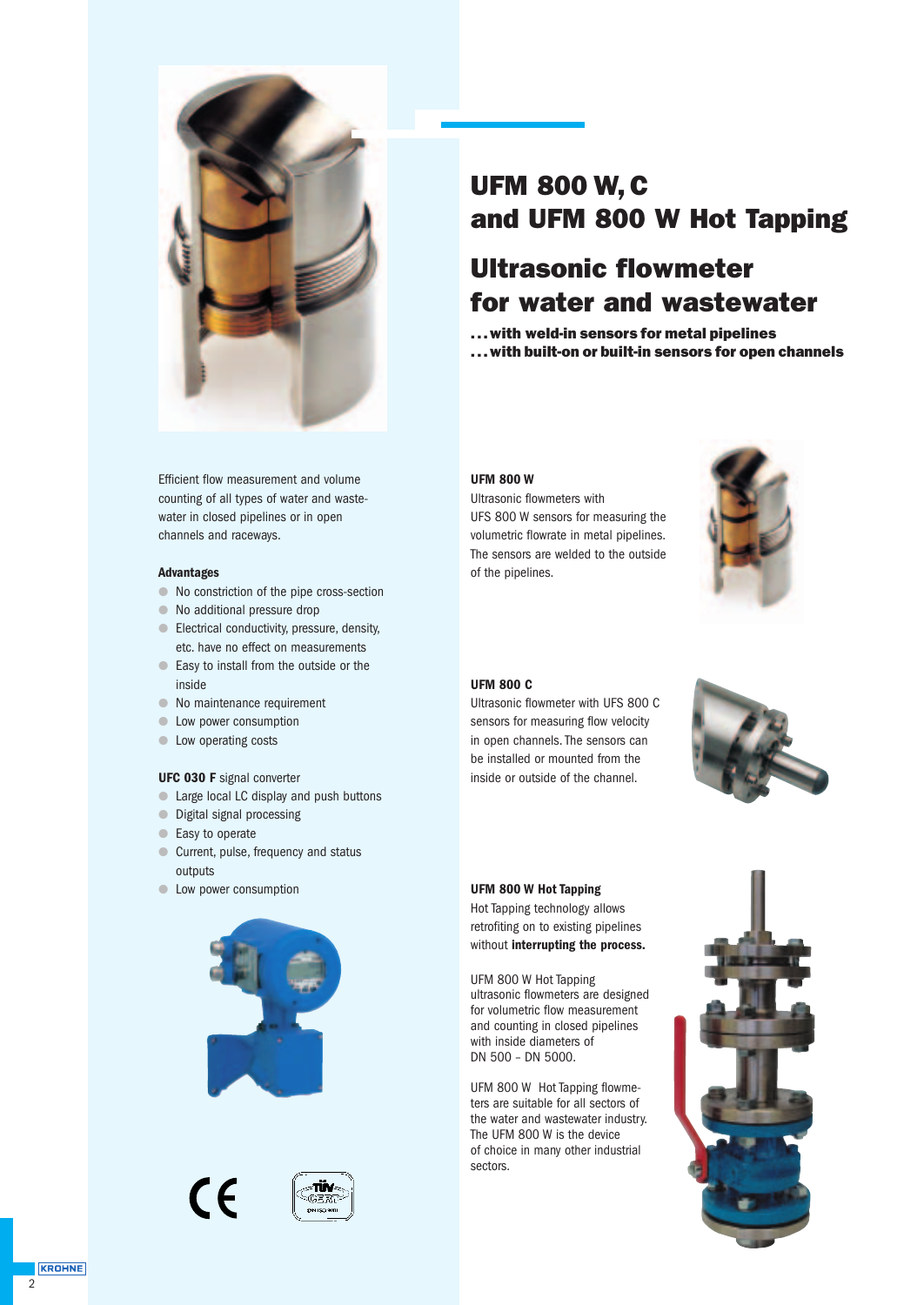# Systems

UFM 800 W UFM 800 W Hot Tapping **for measuring process liquids in metal pipelines DN 500–5000 / 20"–200"**



# UFM 800 C

**for measuring process liquids in open channels Width: 400–8000 mm**



| <b>Versions</b>                      |                                            |                                            |  |  |
|--------------------------------------|--------------------------------------------|--------------------------------------------|--|--|
| Sensors                              |                                            |                                            |  |  |
| Single-beam measurement              | 2 x UFS 800 W                              | 2 x UFS 800 C                              |  |  |
| Double-beam measurement              | 4 x UFS 800 W (option)                     |                                            |  |  |
| Triple-beam measurement              | 6 x UFS 800 W (option)                     |                                            |  |  |
| <b>UFC 030 F</b><br>Signal converter |                                            | <b>UFC 030 F</b>                           |  |  |
| <b>Application/Measurement</b>       | Actual volume flowrate                     | Actual volume flowrate                     |  |  |
|                                      | Actual volume total                        | Flow direction                             |  |  |
|                                      | Flow direction                             |                                            |  |  |
|                                      | Transit time measurement                   |                                            |  |  |
| <b>Measuring accuracies</b>          | typical values, dependent upon application | typical values, dependent upon application |  |  |
| Error: single-beam                   | $\leq$ 1% of measured value                | ± 5% of measured value                     |  |  |
| Error: double-beam                   | $\leq$ 0.7% of measured value              |                                            |  |  |
| Error: triple-beam                   | $\leq$ 0.5% of measured value              |                                            |  |  |
| Repeatability                        | $\pm$ 0.2% of measured value               | $\pm$ 0.2% of measured value               |  |  |
| <b>Flow velocity</b>                 | $0.5 - 20$ m/s; 1.5 - 60 ft/s              | $0.5 - 20$ m/s; $1.5 - 60$ ft/s            |  |  |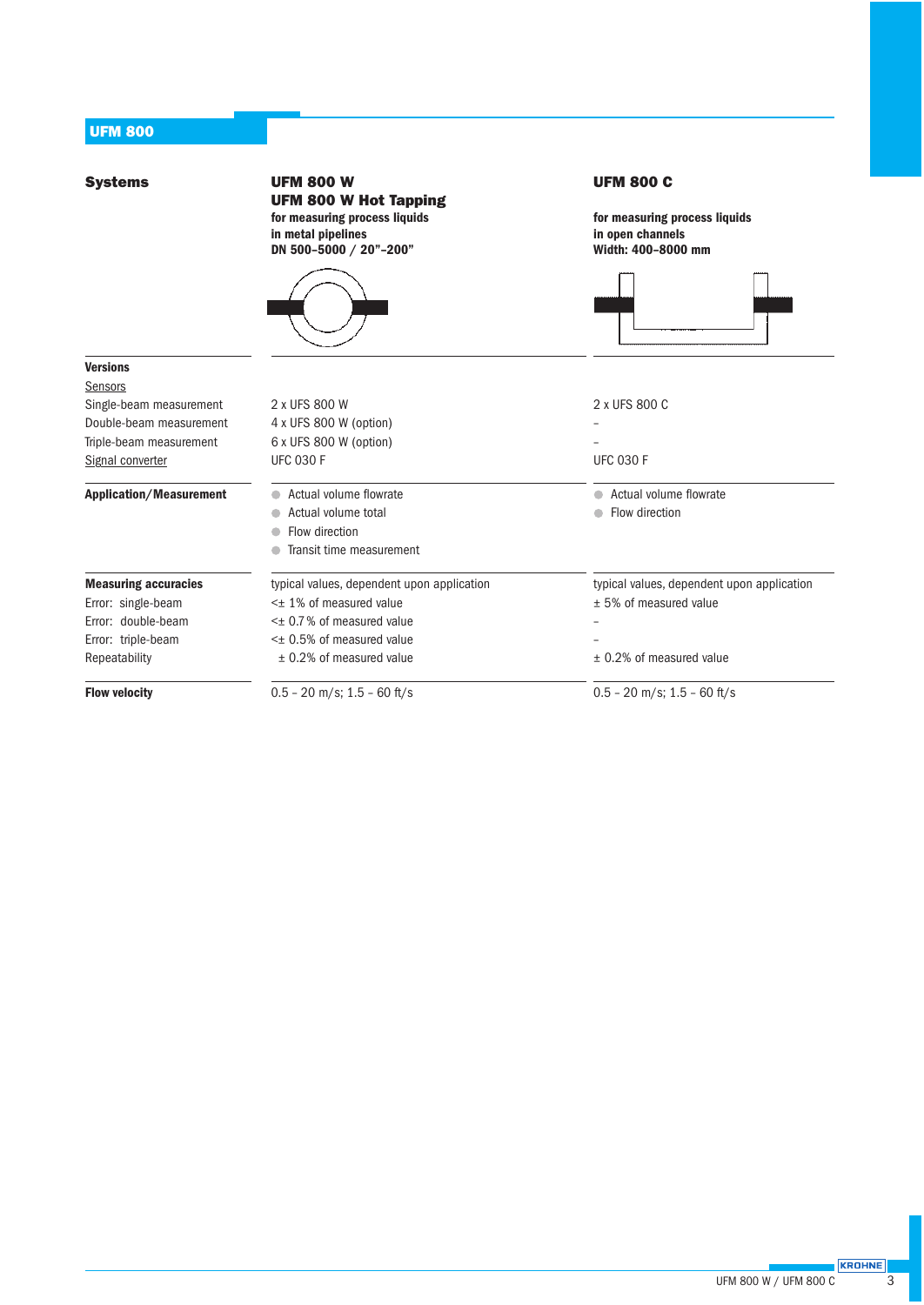| <b>UFM 800</b>                                                                                                                        |                                                                                                                                                              | The responsibility as to the suitability, intended use and corrosion-resistance of the materials used in                                                     |  |
|---------------------------------------------------------------------------------------------------------------------------------------|--------------------------------------------------------------------------------------------------------------------------------------------------------------|--------------------------------------------------------------------------------------------------------------------------------------------------------------|--|
| <b>Technical data</b>                                                                                                                 | their construction rests solely with the purchaser.                                                                                                          |                                                                                                                                                              |  |
| <b>Sensors</b>                                                                                                                        | UFS 800 W<br><b>UFS 800 W Hot Tapping</b>                                                                                                                    | <b>UFS 800 C</b>                                                                                                                                             |  |
|                                                                                                                                       |                                                                                                                                                              |                                                                                                                                                              |  |
| <b>Versions</b><br>Single-beam measurement<br>Double-beam measurement<br>Triple-beam measurement                                      | 2 x UFS 800 W<br>4 x UFS 800 W (option)<br>6 x UFS 800 W (option)<br>replaceable at operating pressure                                                       | 2 x UFS 800 C                                                                                                                                                |  |
| <b>Application data</b><br><b>Mounting location</b>                                                                                   | installation in metal pipelines<br>sensors welded outside pipelines                                                                                          | Installation in open channels,<br>Mounted from the outside or the inside<br>by KROHNE technicians with laser alignment set                                   |  |
| Sensor alignment                                                                                                                      | $DN \le 1000 / \le 40"$<br>acoustic alignment (water only)<br>DN > 1000 / > 40"<br>by KROHNE technicians using laser alignment set                           |                                                                                                                                                              |  |
| <b>Operating data</b><br>Process temperature<br>Pressure<br>Ambient temperature<br>Storage temperature (electronics)<br>(electronics) | $-50$ to +180°C / - 58 to +356°F<br>max, 40 bar / max, 580 psig<br>$-25$ to +60°C / - 13 to +140°F<br>$-$ 40 to +65 $^{\circ}$ C / - 40 to +149 $^{\circ}$ F | $-$ 25 to +120°C / - 13 to +248°F<br>max. 10 bar / max. 150 psig<br>- 25 to +60°C / - 13 to +140°F<br>$-$ 40 to +65 $^{\circ}$ C / - 40 to +149 $^{\circ}$ F |  |
| <b>Protection category</b><br>(IEC529/EN 60529)<br>Standard<br>Optional                                                               | IP 65 equivalent to NEMA 4 and 4X<br>IP 67, IP 68 equivalent to NEMA 6                                                                                       | IP 65 equivalent to NEMA 4 and 4C<br>IP 67, IP 68 equivalent to NEMA 6                                                                                       |  |
| <b>Material</b><br>Sensor<br>Sensor mount                                                                                             | stainless steel 1.4404 equivalent to SS 316 L<br>stainless steel 1.4301 equivalent to SS 304<br>others on request                                            | stainless steel 1.4301 or SS 304, Pyrex and Viton<br>stainless steel 1.4301 or SS 304 and Viton<br>others on request                                         |  |
| Ex-approval                                                                                                                           | <b>ATEX</b>                                                                                                                                                  |                                                                                                                                                              |  |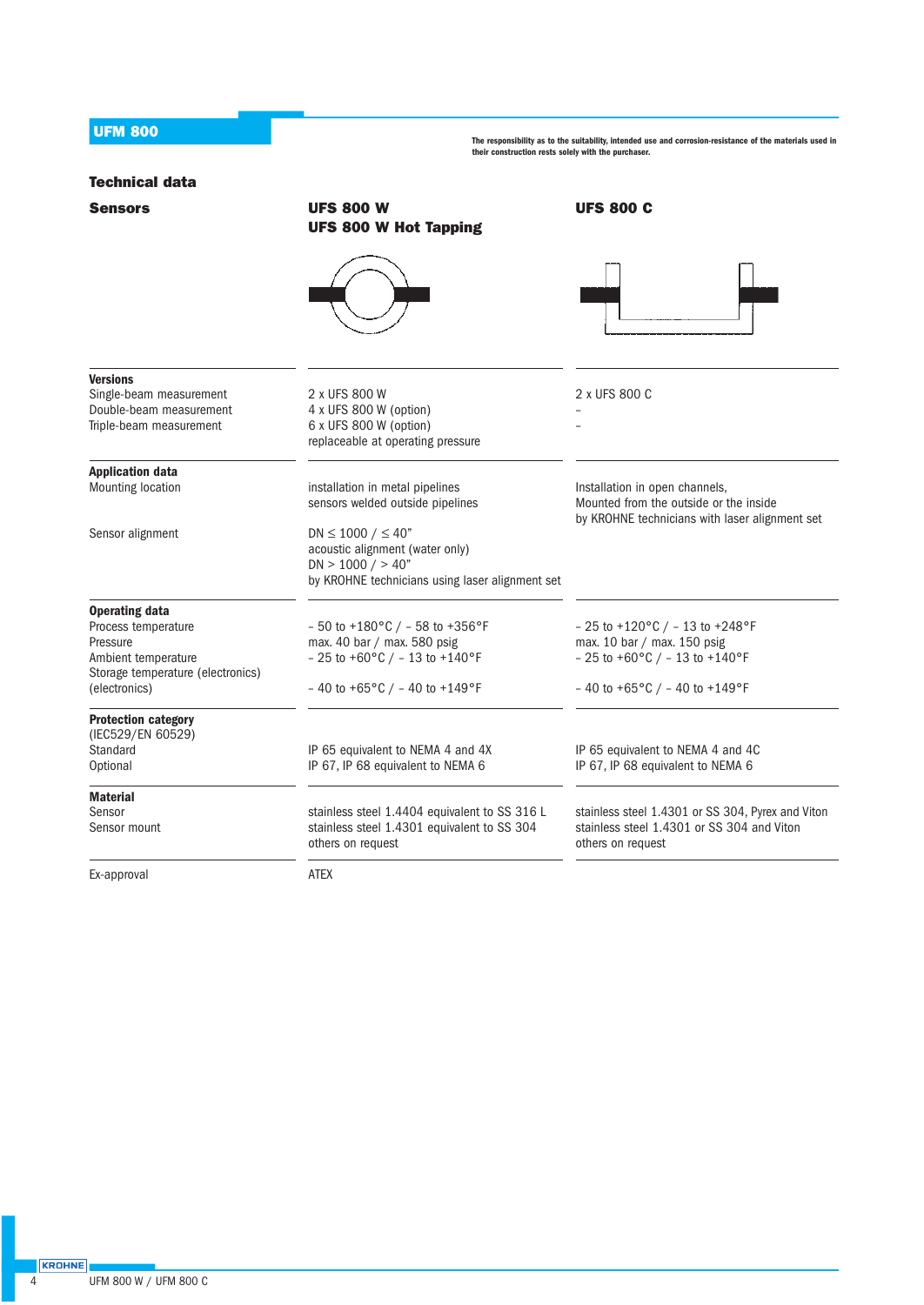# Dimensions and weights

# **UFC 030F signal converters** Weight: approx. 4.2 kg (9.3 lb)

# 208 (8.19")  $-156(614)$  $0122(4.80")$ Ø 122 (4.80")y×

Dimensions in mm and (inch)





#### **UFS 800 W sensors UFS 800 C sensors**

 $\overline{a}$  $\mathbf{r}$ 

 $\mathbf{u}$ .

315 (12.40")

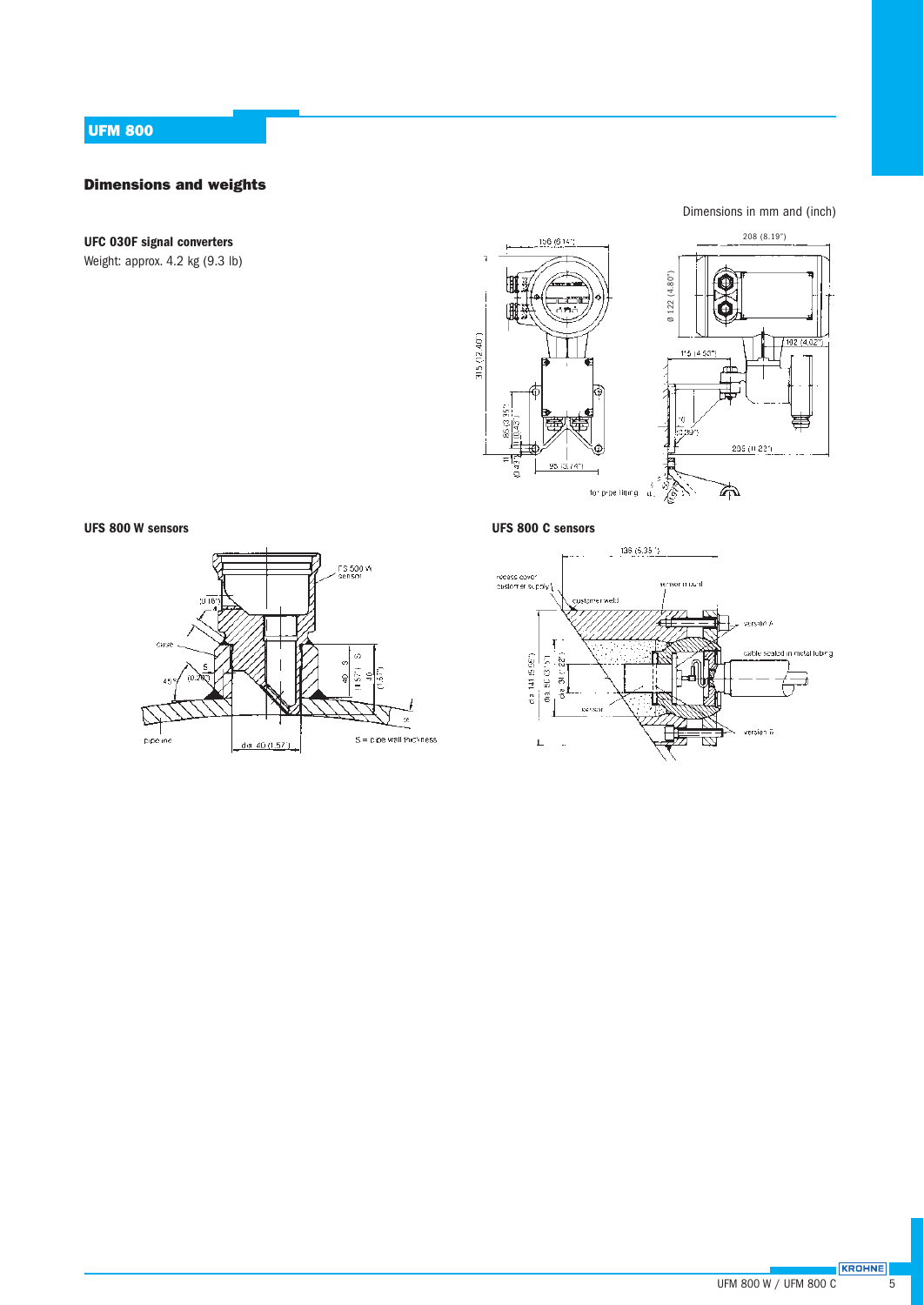# UFC 030 F Signal converters

| <b>Versions</b><br>Standard<br>Option                        | UFC 030 F with HART <sup>®</sup> communication protocol<br>UFC 030 F with PROFIBUS-PA communication protocol                                                                                    |  |  |
|--------------------------------------------------------------|-------------------------------------------------------------------------------------------------------------------------------------------------------------------------------------------------|--|--|
| <b>Full-scale range</b><br>Flow velocity<br>Units for volume | $0.5 - 20$ m/s or $1.5 - 60$ ft/s<br>m <sup>3</sup> , US Gallons and others                                                                                                                     |  |  |
| <b>Measurements available</b>                                | • Continuous measurement of momentary volume flow rate and actual volume total<br>• Flow direction (forward or reverse)<br>• Velocity of Sound (VOS)<br>• Signal strength<br>• Self diagnostics |  |  |
| <b>Bidirectional measurement</b>                             | Direction identified via status, pulse or current outputs                                                                                                                                       |  |  |
| Low flow cut-off                                             | Cut-off active value 1-19%<br>set in increments of 1%<br>Cut-off de-active value 2-20%                                                                                                          |  |  |
| <b>Time constant</b>                                         | 0.025 - 99 seconds, set in increments of 0.01, 0.1 or 1.0 seconds                                                                                                                               |  |  |
| <b>Galvanic isolation</b>                                    | All inputs and outputs are galvanically isolated from the power supply, but not from each other                                                                                                 |  |  |
| <b>Power supply</b><br>АC<br>DC/AC (low voltage)             | $\bullet$ 100 - 240 V / 48 - 63 Hz / +10% / -15%<br>$\bullet$ DC: 24 V / 18 - 35 V<br>• AC: 24 V / 48 - 63 Hz / -10% / +15%                                                                     |  |  |
| <b>Power consumption</b>                                     | $\bullet$ AC: approx. 10 VA<br>$\bullet$ DC: approx. 10 W                                                                                                                                       |  |  |
| <b>Current output</b>                                        |                                                                                                                                                                                                 |  |  |
| <b>Function</b>                                              | • Continuous measurement of actual volume flow rate<br>• Flow direction indication (forwards and reverse)<br>• Velocity of Sound (VOS)<br>• Transducer signal amplification                     |  |  |
| <b>Settings</b>                                              | for $Q = 0\%$ ; 0 - 16 mA<br>set in increments of 1mA (limit 20 - 22 mA)<br>for $Q=100\%$ ; 4 - 20 mA                                                                                           |  |  |
| <b>Connection</b>                                            | Active mode: using internal power supply 24 V DC<br>Current sink, load $\leq 680$ ohm<br>Passive mode: external voltage $\leq$ 18  24 V DC, load $\leq$ 680 ohm                                 |  |  |

# Pulse / Frequency / Status output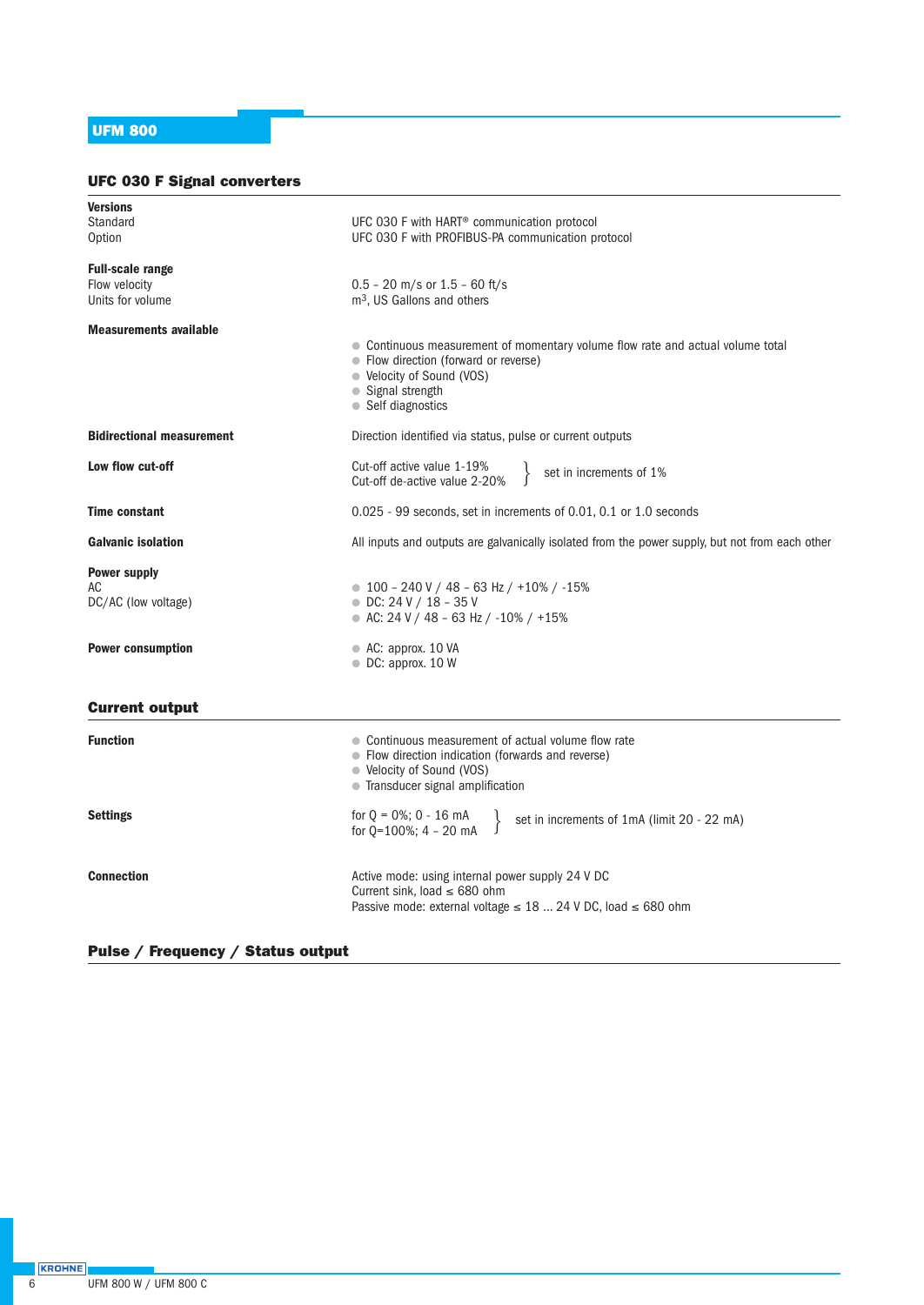| <b>Function</b>                                                                                                                                                                                                                              |                                                                                                                                                                                                          |  |  |
|----------------------------------------------------------------------------------------------------------------------------------------------------------------------------------------------------------------------------------------------|----------------------------------------------------------------------------------------------------------------------------------------------------------------------------------------------------------|--|--|
| Pulse output:                                                                                                                                                                                                                                | pulse per volumetric unit (m <sup>3</sup> , barrels, liters, US gallons or user defined volume unit per hour,<br>minute, second or user defined time unit)                                               |  |  |
|                                                                                                                                                                                                                                              | • Actual volume                                                                                                                                                                                          |  |  |
| Frequency output                                                                                                                                                                                                                             | • Continuous measurement of actual volume flow rate<br>· Velocity Of Sound (VOS)<br>• Transducer signal gain (dB)                                                                                        |  |  |
| Status output                                                                                                                                                                                                                                | · Diagnostics alarm path errors, totalizer overrun, all errors, analog input<br>• Flow direction indication (forwards and reverse)<br>• Alarm trip point (high and low) based on actual volume flow rate |  |  |
| <b>Settings</b>                                                                                                                                                                                                                              |                                                                                                                                                                                                          |  |  |
| Pulse output                                                                                                                                                                                                                                 | Pulse/unit (max. 2000 Hz) (example 1000 pulses/barrel) pulse duty cycle 25, 50, 100, 200,<br>or 500 ms for frequency $< 10$ Hz                                                                           |  |  |
| Frequency output                                                                                                                                                                                                                             | 0 to 2 000 Hz (example $Q_{0\%}$ - 0 Hz, $Q_{100\%}$ - 1000 Hz) at 100% of scale value, fmax - 2 kHz                                                                                                     |  |  |
| Status output                                                                                                                                                                                                                                | On or Off                                                                                                                                                                                                |  |  |
| Voltage output = Uout                                                                                                                                                                                                                        | Low: Uout $<$ 5 V (off)<br>High: Uout $> 15$ V (on)                                                                                                                                                      |  |  |
|                                                                                                                                                                                                                                              | Max. Uout $= 24$ VDC                                                                                                                                                                                     |  |  |
|                                                                                                                                                                                                                                              |                                                                                                                                                                                                          |  |  |
| <b>Connection</b><br>Pulse, frequency and status output:                                                                                                                                                                                     | • Active mode connection to electronic counters using internal                                                                                                                                           |  |  |
|                                                                                                                                                                                                                                              | power supply 24 V DC / $I \le 50$ mA                                                                                                                                                                     |  |  |
|                                                                                                                                                                                                                                              | • Passive mode connection to electronic (EC) or electromechanical counters (EMC)<br>external voltage, $\leq$ 19 - 32 VDC / I $\leq$ 150 mA                                                               |  |  |
| <b>Control input</b>                                                                                                                                                                                                                         |                                                                                                                                                                                                          |  |  |
| <b>Function</b>                                                                                                                                                                                                                              | • Reset totalizer                                                                                                                                                                                        |  |  |
|                                                                                                                                                                                                                                              | • Acknowledge errors                                                                                                                                                                                     |  |  |
|                                                                                                                                                                                                                                              | • Force outputs to zero                                                                                                                                                                                  |  |  |
| <b>Setting</b>                                                                                                                                                                                                                               | • On or Off                                                                                                                                                                                              |  |  |
| <b>Connection</b>                                                                                                                                                                                                                            | Input voltage (Uin)                                                                                                                                                                                      |  |  |
|                                                                                                                                                                                                                                              | $\bullet$ Low: Uin < 5 V (off)<br>$\bullet$ High: Uin > 15 V (on)                                                                                                                                        |  |  |
|                                                                                                                                                                                                                                              | $\bullet$ Max.: Uin-max = 32 V                                                                                                                                                                           |  |  |
|                                                                                                                                                                                                                                              |                                                                                                                                                                                                          |  |  |
| Local display                                                                                                                                                                                                                                |                                                                                                                                                                                                          |  |  |
| 3-field backlit LCD<br>1st line 8 character 7 segment numeral and sign display and symbols for key acknowledgement<br>2 <sup>nd</sup> line 10 character, 14 segment text display<br>3rd line 5 markers to identify display in measuring mode |                                                                                                                                                                                                          |  |  |
| <b>Function</b>                                                                                                                                                                                                                              | $\bullet$ Actual volume flow rate in m <sup>3</sup> , barrels, liters, US gallons or user defined volume unit per                                                                                        |  |  |
|                                                                                                                                                                                                                                              | hour, minute, second, or user defined time unit                                                                                                                                                          |  |  |
|                                                                                                                                                                                                                                              | $\bullet$ Actual volume total in m <sup>3</sup> , barrels, liters, US gallons or user defined volume unit<br>(positive, negative, and sum totals), minimum 1 year overflow time                          |  |  |
|                                                                                                                                                                                                                                              | • Velocity of sound in m/s or ft/s                                                                                                                                                                       |  |  |
|                                                                                                                                                                                                                                              | • Errors (flashing display and error code)                                                                                                                                                               |  |  |
|                                                                                                                                                                                                                                              | Signal strength (in dB)                                                                                                                                                                                  |  |  |
| Language                                                                                                                                                                                                                                     | English, German or French                                                                                                                                                                                |  |  |

# **Housing** Die-cast aluminium (exterior polyurethane coated)

#### **Signal cable**

Length: Standard<br>Optional

Diameter 11 mm (0.43 inch)<br>Length: Standard 5 m (15 ft) Optional 10 m (30 ft), 15 m (45 ft), 20 m (65 ft), 25 m (80 ft), 30 m (100 ft). > 30 m (> 100 ft) on request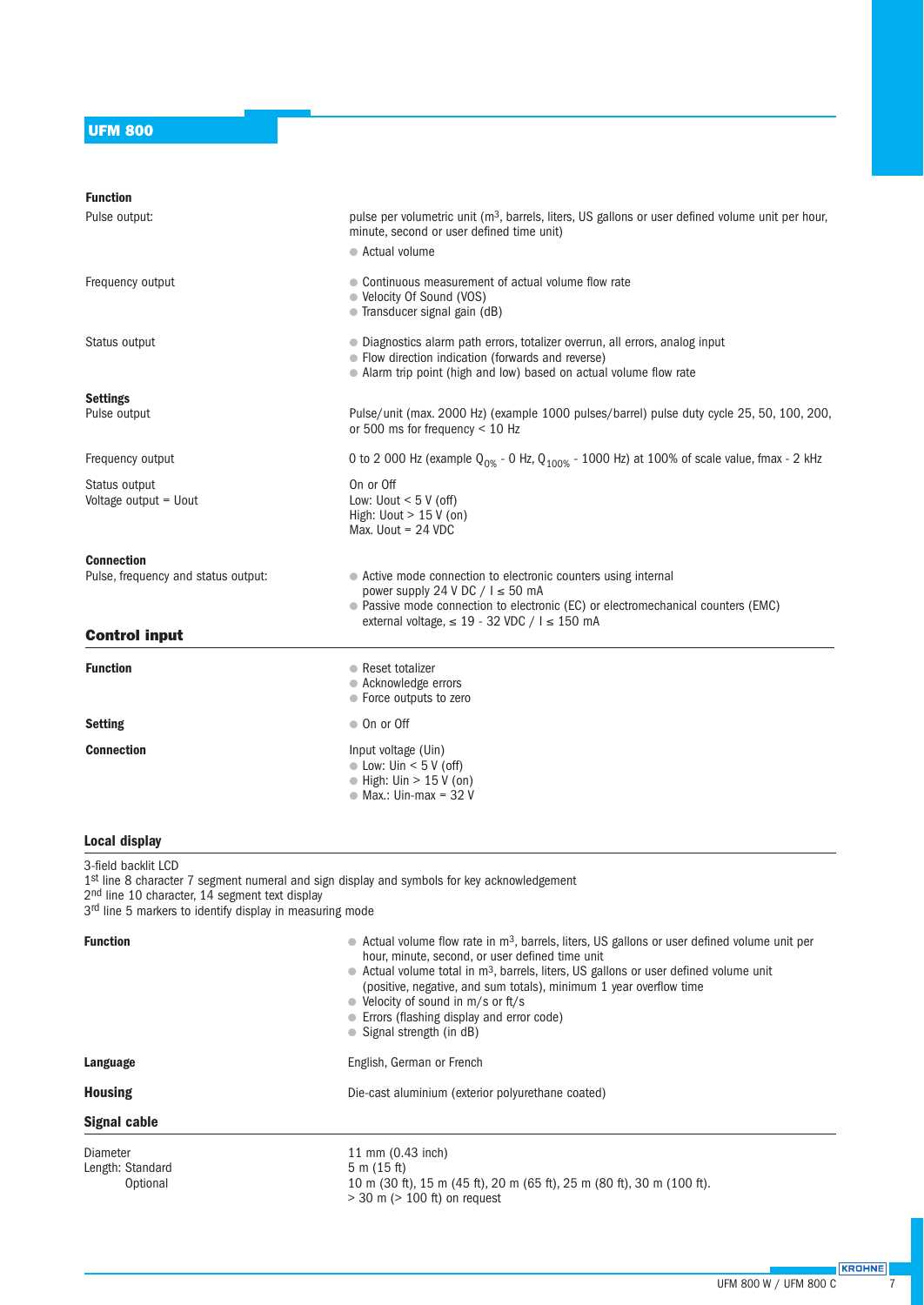#### UFM 800 W for pipelines



## UFS 800 W Mounting location and installation

● Position the UFM 800 W in the pipeline such that the measuring tube is completely filled with the process liquid at all times, even at "zero" flow velocity.

Make sure that the measuring beam is approximately horizontal.

- Installation and alignment of UFS 800 W ultrasonic sensors can be completed by KROHNE technicians.
- Install UFC 500 F signal converter in the vicinity of the measuring point (UFS 800 W sensors).

#### ● **Gas content**

The gas content in the process liquid must not exceed a maximum of 0.2% by volume at flowing conditions.

#### Please note:

Even in liquids that are virtually gas-free, large quantities of gas may form if the liquid is allowed to expand before reaching the measuring point, e.g. downstream of partially closed valves or small pump outlets.

| Inlet and outlet runs              | Single-beam    | Double-beam    |
|------------------------------------|----------------|----------------|
| Inlet                              | $20 \times DN$ | $10 \times DN$ |
| Outlet                             | $5 \times DN$  | $10 \times DN$ |
| $(DN = meter size, pipe diameter)$ |                |                |

### UFM 800 C for open channels



## UFS 800 C Mounting location and installation,

- Inlet run: 10 x B Outlet run: 5 x B (B = width of channel)
- Sensors can be installed either from the inside or the outside of the channel.
- Sensors aligned by KROHNE technicians are precisely set using laser alignment.

**KROHNE**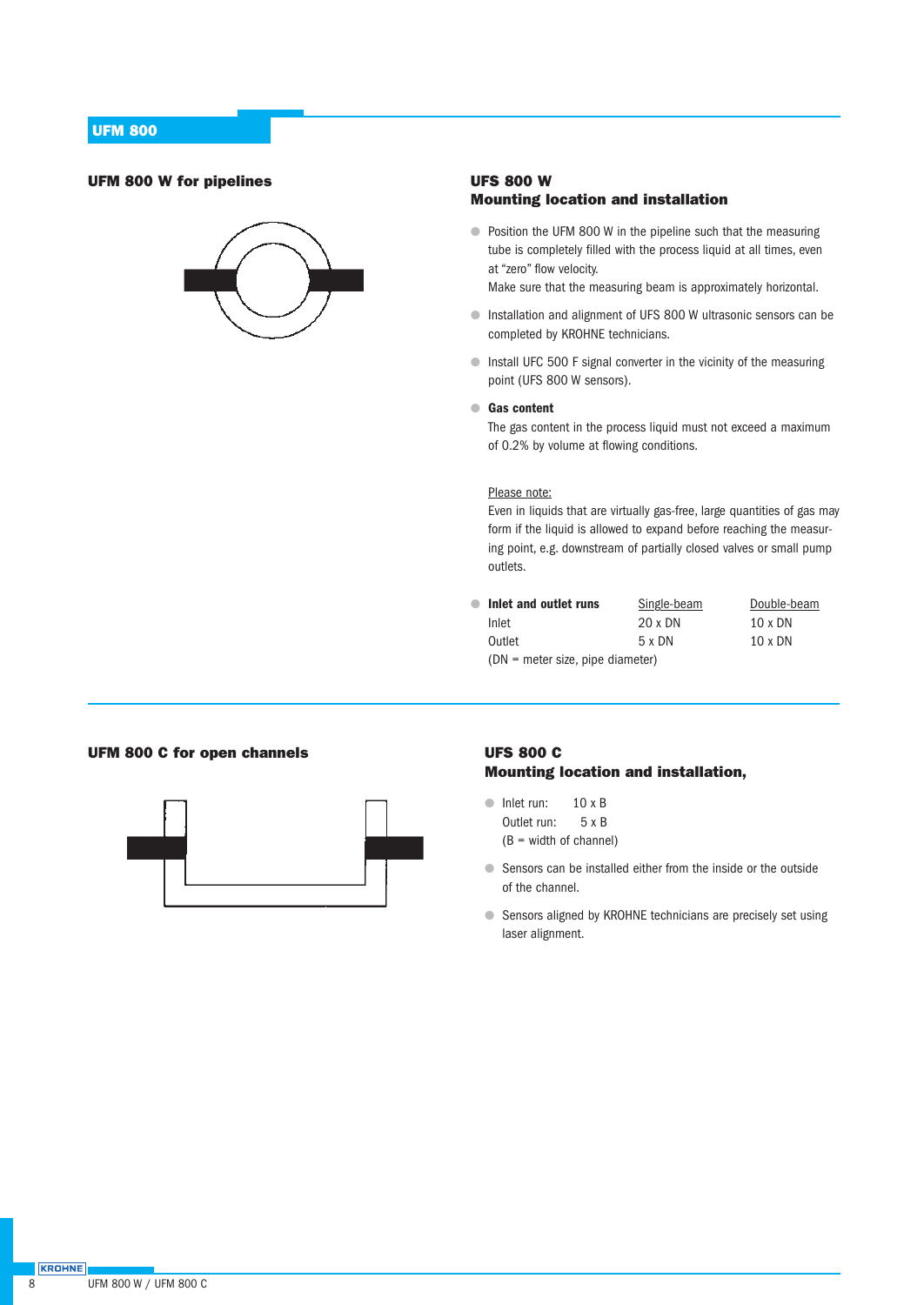## Electrical connection, UFC 030 F

- **Power supply, power consumption and load rating** of outputs: see "Technical data" (page 6+7)
- **Current and pulse outputs (I + P) are galvanically isolated** from all input and output circuits, when used in passive mode.
- Use the supplied signal cables (coaxial), length 5 m /16 ft (or optionally longer) for the electrical connection between sensors and signal converter.
- Ambient temperature must be from –25 to +60°C (–13 to +140°F), therefore do not cover signal converter with heat-insulating materials, and do not expose to strong sunlight or other heat sources.

**Connection diagram examples** 

● Avoid intensive vibration.







| . . |  | ٠ |  |
|-----|--|---|--|
|     |  |   |  |

| 10  | Ground connection,<br>not for protective earthing                                                                                    |
|-----|--------------------------------------------------------------------------------------------------------------------------------------|
|     | $L / 1L$ Live power supply                                                                                                           |
|     | $N / OL \sim$ Neutral power supply                                                                                                   |
| PE  | Protective earth connection                                                                                                          |
| FF  | Functional earth connection                                                                                                          |
| Τ   | Common ground                                                                                                                        |
| A1  | Analog input 1,<br>for temperature measurement                                                                                       |
| A2  | Analog input 2, for pressure measurement                                                                                             |
| P   | Pulse, frequency or status output                                                                                                    |
| 1/C | Combined Current output (I) and<br>Digital/control input (C)                                                                         |
|     | Current output (I) incl.<br><b>HART</b> communication                                                                                |
| V+  | DC power supply from converter for<br>active wiring of inputs and outputs                                                            |
| D   | Communication connection+                                                                                                            |
| D I | Communication connection -                                                                                                           |
| P   | Combined current output (I),<br>digital/control (C) and pulse output (P).<br>See individual I/C terminal and P<br>terminal functions |

# **Current output** Active **Passive Passive** A1 A2 P UC V+ L A1 A2 P VC V+ 000000 000000  $Ri \le 680$  Ohm  $(mA)$  For supply:  $U = 15 - 24$ Vdc,  $I ≤ 22$ mA mA **Pulse output**







 $U = 15 - 30$  Vdc,  $I ≥ 1,5$  mA